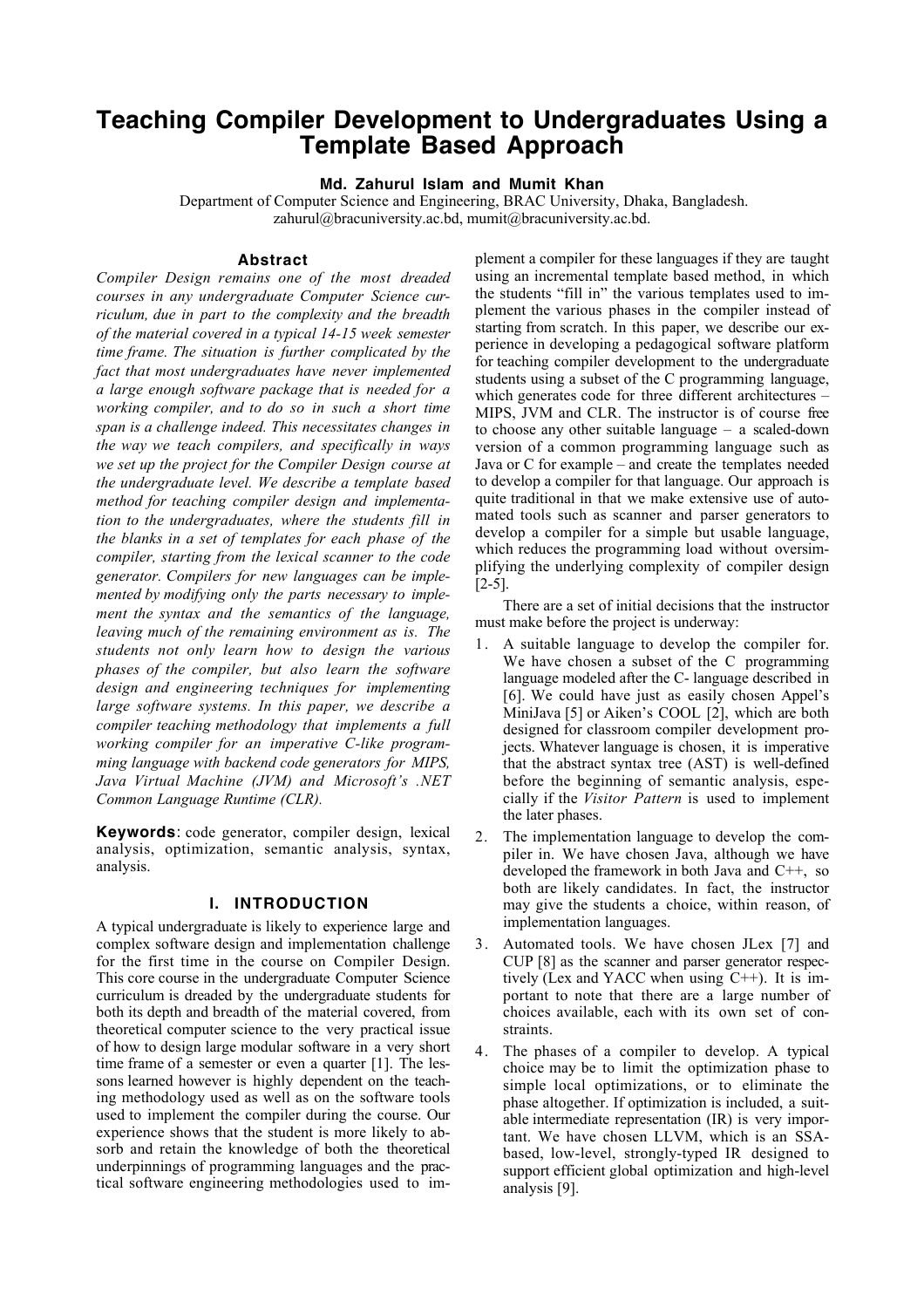- 5. The target platform. It is useful to pick a reasonable target to generate code for, especially one for which debugging and simulator tools are readily available. Our typical choices include MIPS, JVM and CLR [10-12].
- 6. Implementing the project. The course staff must implement the project fully before its use in the course. That is the only way to ensure that the project is appropriate for the course. This also allows the course staff to create the testing infrastructure that the students will use.

In the following sections, we provide an overview of the C- language, and then proceed onto the various phases of the compiler front- and back-end.

# **II. OVERVIEW OF THE C- LANGUAGE**

The C- programming language is basically a small tractable subset of C without pointers and aggregates [5]. We have extended the language to include new data types such as *bool* and *string*. A C- program to compute the greatest common divisor (GCD) of two numbers is shown in Fig. 1. We provide an overview of the syntax and semantics of the language below.

```
// Program to compute GCD using
// Euclid's algorithm.
int gcd (int u, int v)
{
  if (v == 0) return u;
   else return gcd (v,u-u/v*v);
}
void main (void)
{
   int x; int y;
  write int(gcd(x,y));
}
```
Fig. 1 C- program to compute GCD using Euclid's algorithm.

# **A. Lexical Convention**

Table I shows the keywords, operators, and the special symbols in the C- language.

| Table I C- language lexical items |                                                                   |  |
|-----------------------------------|-------------------------------------------------------------------|--|
| Keywords                          |                                                                   |  |
|                                   | int, bool, string, void, true,<br>false, if, else, while, return. |  |
| Operators                         | + - * / < <= > >= == !=                                           |  |
|                                   | $= -$ (unary)!                                                    |  |
| Special symbols                   | $\frac{1}{2}$ , () [ ] { } //                                     |  |
| Other tokens                      | ID, INT_LITERAL,                                                  |  |
|                                   | <b>STR LITERAL</b>                                                |  |

An Identifier in C- language consists of a letter, followed by zero or more letters, digits, or underscores and these are case sensitive. An INT\_LITERAL is an integer literal (a digit followed by zero or more digits). A STR\_LITERAL is character string literal, surrounded by double quotes. White space consists of blanks, new lines, and tabs. White space must separate IDs, INT\_LITERALs, STR\_LITERALs and keywords. Comments start with //, and extend to the end of the line. The following regular expressions describe the ID, INT\_LITERAL, and STR\_LITERAL tokens:

 $letter = [a-zA-Z]$  $\text{digit} = [0-9]$  $ID = letter (letter | digit | '')^*$ INT\_LITERAL = digit digit \* = digit + STR\_LITERAL =  $\cdots$  [^"]\*  $\cdots$ 

## **B. Grammar**

A C- program contains list of declaration, statements, and expression. Each function declaration has a return type, name (identifier) list of parameter and compound statement. A compound statement may have some local declaration and list of statement. The C- language support various types of statements such as compound statement, assignment statement, selection statement, iteration statement, call statement and return statement. The grammar of C- language is given in Table II

Table II C- language grammar

1. program  $\rightarrow$  declaration-list 2. declaration-list  $\rightarrow$  declaration-list declaration  $\epsilon$ 3. declaration  $\rightarrow$  var-declaration | fun-declaration 4. var-declaration  $\rightarrow$  type-specifier ID ; | type-specifier ID [ INT\_LITERAL ] ; 5. type-specifier  $\rightarrow$  int | bool | string | void 6. fun-declaration  $\rightarrow$  type-specifier ID ( params ) compound-stmt 7. params  $\rightarrow$  param-list | void | ε 8. param-list  $\rightarrow$  param-list, param | param 9. param  $\rightarrow$  type-specifier ID | type-specifier ID [] 10. compound-stmt  $\rightarrow \{$  local-declarations statement-list } 11. local-declarations  $\rightarrow$  local-declarations var-declaration | ε 12. statement-list  $\rightarrow$  statement-list statement | ε 13. statement  $\rightarrow$  compound- stmt | assign-stmt | selection-stmt | iteration-stmt | call-stmt | return-stmt 14. selection-stmt  $\rightarrow$  if ( expression ) statement | if ( expression ) statement else statement 15. iteration-stmt  $\rightarrow$  while ( expression ) statement 16. return-stmt  $\rightarrow$  return ; | return expression ; 17. call-stmt  $\rightarrow$  call ; 18. assign-stmt  $\rightarrow$  var = expression ;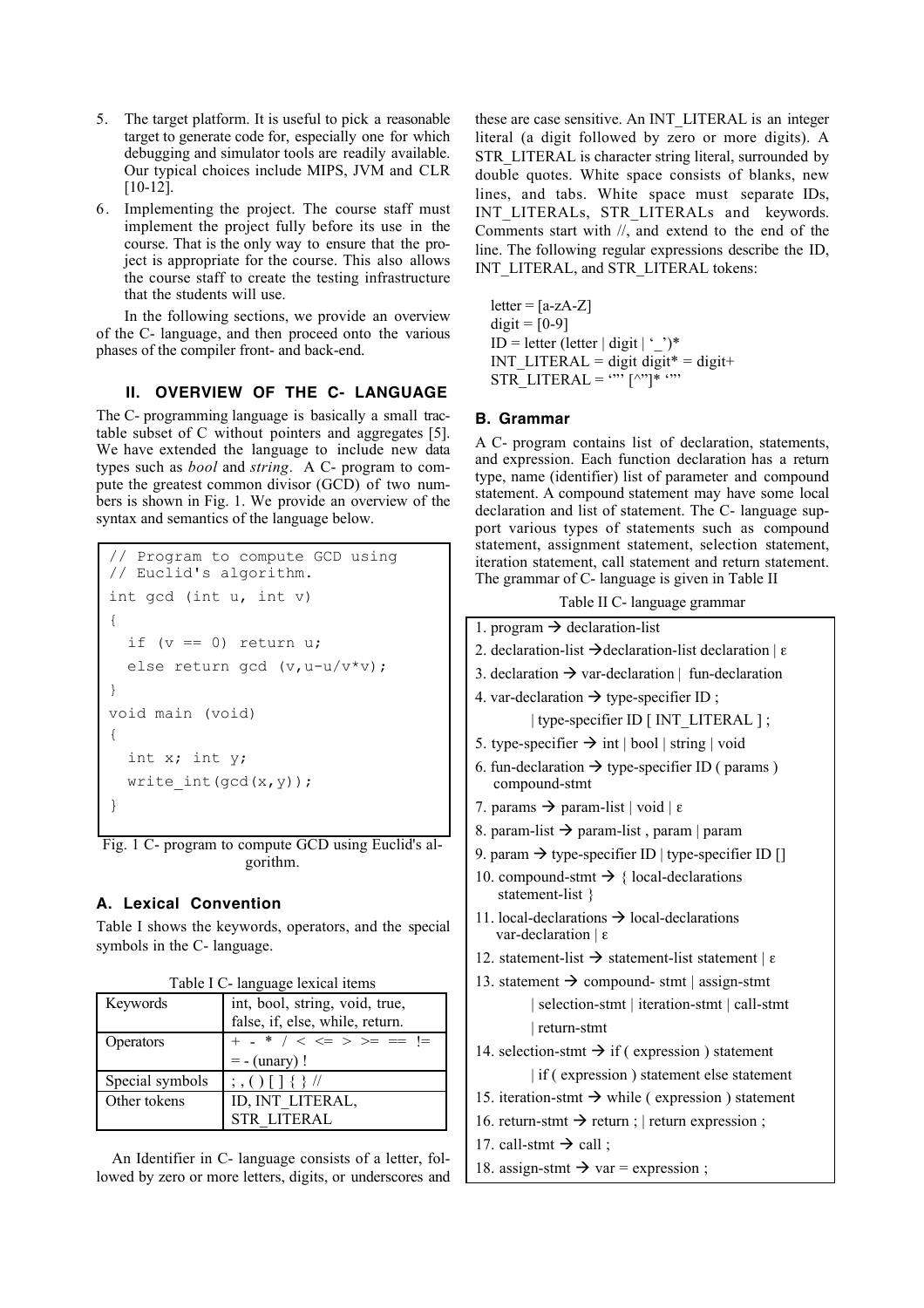| 19. var $\rightarrow$ ID   ID   expression ]                                |  |  |  |
|-----------------------------------------------------------------------------|--|--|--|
| 20. expression $\rightarrow$ expression mulop additive-expression           |  |  |  |
| expression addop additive-expression                                        |  |  |  |
| expression relop additive-expression                                        |  |  |  |
| $\vert$ (expression)                                                        |  |  |  |
| var                                                                         |  |  |  |
| call                                                                        |  |  |  |
| <b>INT LITERAL</b>                                                          |  |  |  |
| <b>STR LITERAL</b>                                                          |  |  |  |
| true                                                                        |  |  |  |
| false                                                                       |  |  |  |
| 21. relop $\rightarrow \langle =   \langle   \rangle   \rangle =   ==   !=$ |  |  |  |
| 22. addop $\rightarrow +$  -                                                |  |  |  |
| 23. mulop $\rightarrow$ *  /                                                |  |  |  |
| 24. call $\rightarrow$ ID ( args )                                          |  |  |  |
| 25. args $\rightarrow$ arg-list   $\varepsilon$                             |  |  |  |
| 26. arg-list $\rightarrow$ arg-list, expression   expression                |  |  |  |

A sample C- program that calculates greatest common divisor is shown in Fig. 1.

# **III. THE COMPILER FRONT-END PHASES**

The first phase of the compiler is the lexical analysis phase, which reads the input program to be compiled, and breaks it up into a sequenced of tokens. These tokens are in turn used by the next phase of the compiler, the syntax analyzer, to check for grammaticality of the input program. We use JLex [7] to automatically create a C- language scanner given its token definition. It is instructive to study the NFA and DFA tables produced by the automated scanner. The students are provided with a template that describes some of the tokens in the language, and are required to fill in the rest to create a complete scanner. The test input programs are provided to check for conformance. The students should learn to write hand-crafted scanners, but that can be limited to a highly simplified language.

The next phase of the compiler reads in the sequence of tokens returned by the scanner, and performs a syntactic check of the input program against the specified grammar. The output of this phase is an abstract syntax tree (AST) of the C- language program. We use Construction of Useful Parsers (CUP) [8] to create the parser for the C- language. The students are advised to study the LALR states and transitions produced by the generated parser. The critical design decisions in this phase are to (a) create the grammar description suitable for the parser algorithm, and to (b) create the AST type hierarchy that describes the language to be compiled in reasonable detail. We have in the past chosen to split these two decisions and have implemented these in two sub phases. The design of the AST type hierarchy is critical

in the later phases, and must be designed with forethought. Fig. 2 shows the AST type hierarchy used in the most recent course on compiler development that used the C- language described here. Note that while there is no one "correct" AST type hierarchy, there are many "wrong" ones, and the instructor needs to spend some time detailing the various design decisions that go into designing such a hierarchy so that the students gain some insight into the process. It is also important to design a stable AST type hierarchy right at the beginning if one should choose to use the *Visitor Pattern* [13] to implement the later phases of the compiler. Our later phases of the compiler are all designed using the Visitor Pattern, greatly simplifying the implementation. For the first sub phase, the instructor sets up the skeleton subset of the language grammar, and the students must complete the grammar description and create a complete parser that emits error messages if there are syntax errors. The second sub phase is more complex, as it requires the building of the AST given the AST type hierarchy. The template CUP description includes examples of how some of the top-level AST nodes are created, as well as some of the leaf nodes (e.g., *IdAST*, *IntLiteralAST*, etc), and the students fill in the rest after studying the AST type hierarchy in detail. One of the useful techniques to verify the correctness of the AST creation is to visualize the AST as a graph. Our students create a *DotPrinter* visitor to output the AST in the GraphViz dot format [14], which can then be visualized using the dotty program. Another useful assignment is to write a *PrettyPrinter* visitor, which traverses the AST to create a formatted version of the original source code.

Once the AST is created by the syntax analysis phase, the semantic phase proceeds to check the static semantics of the input program. The two main tasks for the semantic analysis phase are to (a) create the name-toobject bindings for the input program, checking for declaration errors, and to (b) check the static type correctness. Both of these are implemented using the Visitor Pattern.

The name-checker visitor traverses the AST and creates name-to-object bindings using a symbol table, appropriately scoped. The design of the symbol table is an important design decision in industrial strength compilers, but for the purposes of the project can be a simple Java *HashMap* that maintains the binding for each scope. The students should however be made aware of the various techniques used to create and maintain a symbol table. The visitor that implements this function annotates the AST with binding information that is later used by the semantic type-checker visitor to check for type correctness in the input program. The template sets up the *NameChecker* visitor that traverses the AST and checks the names using a symbol table, which is local to the visitor. The visitor annotates the AST with the name binding information, and discards the symbol table.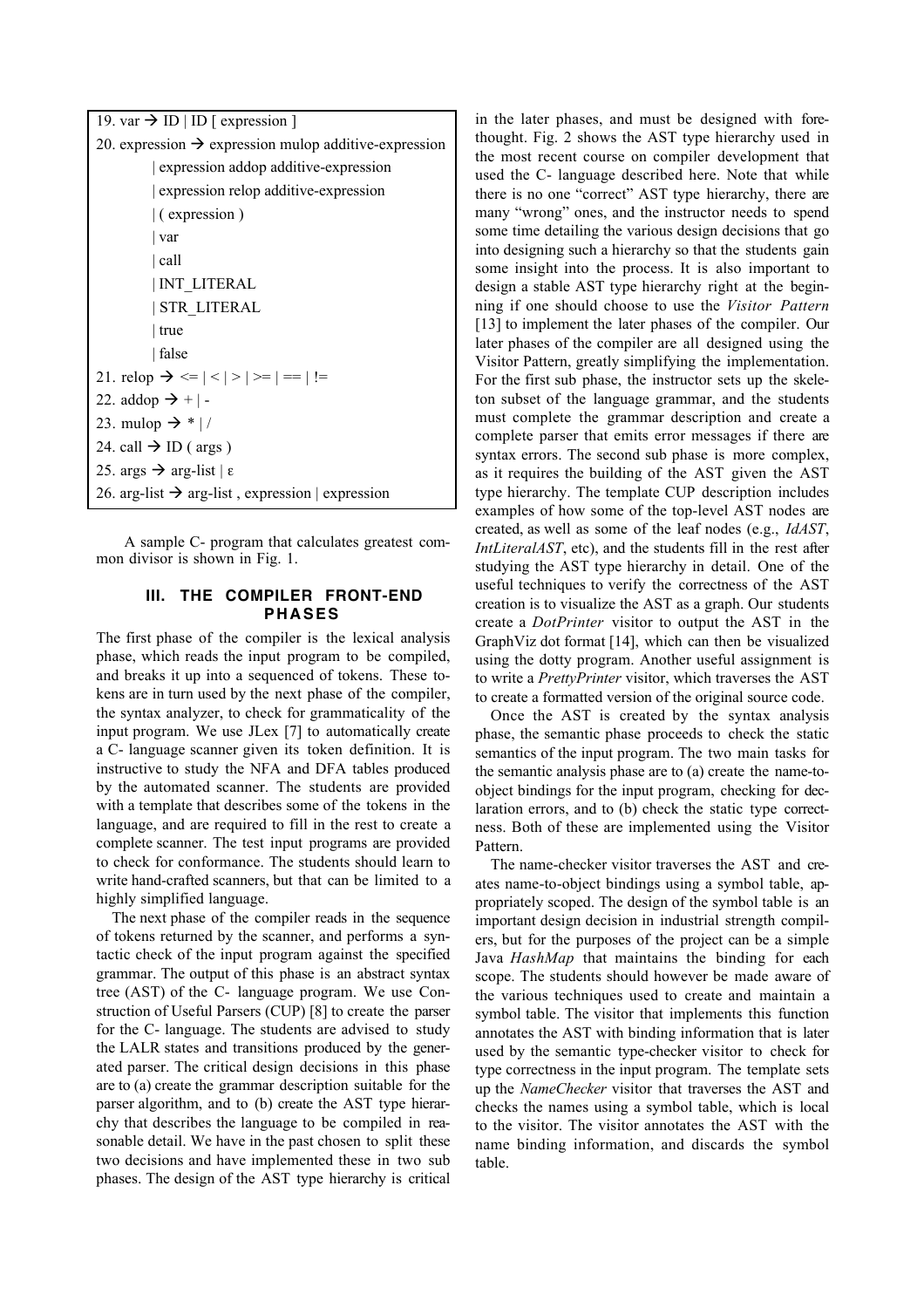

Figure 2 The C- language AST type hierarchy

The type-checker visitor further annotates the AST by adding type information for all the identifiers in the input program, while checking for type correctness. While type checking is a non-trivial task for most programming languages, the static type semantics of the Clanguage is simple enough that this is quite reasonable to implement in a short time. The following describes the type semantics for a function application in C- for

#### example:

 $E \rightarrow E1$  (E2) {E.type := if E2.type = s and E1.type =  $S \rightarrow t$  then t Else type\_error}

This rule says that in an expression formed by applying E1 to E2, the type of E1 must be a function s  $\rightarrow$  t from the type s of E2 to some range type t. The type of E1 (E2) is t. To check of a C- program we also have to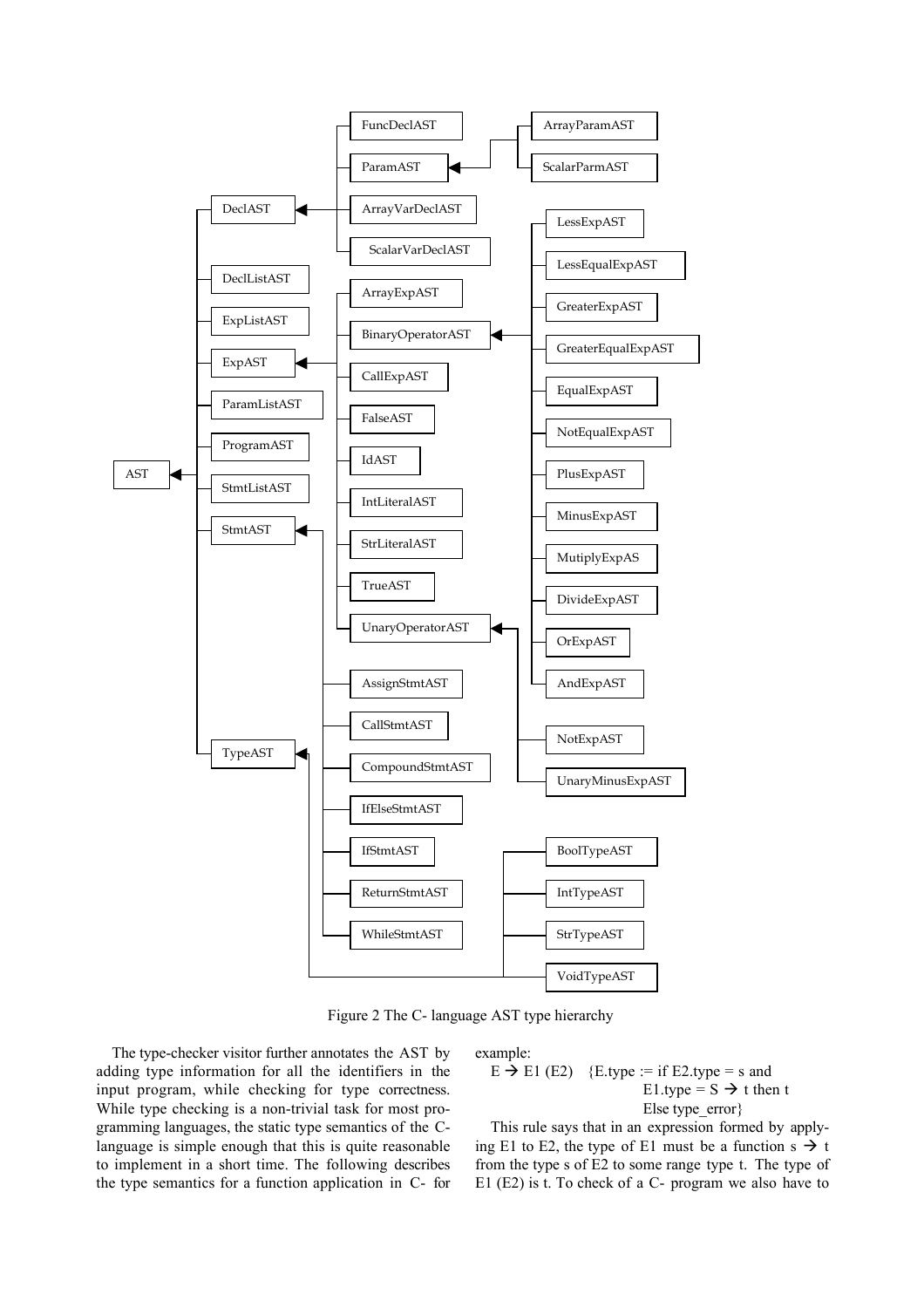check the type of expressions and statements. Since some C- language constructs like statements do not have values, the special type *non\_type* is assigned to those. If an error is detected within a statement, the type assigned is *type\_error*. The C- type system is described by a Java or C++ class hierarchy rooted at *Type*. Clanguage static type semantics does not have subtyping, and so the implementation does not have to worry about type unification, greatly simplifying the design and implementation. The template sets up the *TypeChecker* visitor that traverses the AST and checks type correctness in the input program, using the name binding annotations in the AST. The output of this visitor is to annotate the AST further with type information, so that each node has a type.

## **IV. CODE GENERATION**

The code generation phase in the compiler back-end takes as input a higher-level intermediate representation such as AST or some other IR such as LLVM IR of the source program and produces as output an equivalent target program. The target program code must be correct and high quality, meaning that it should make effective use of the resources of the target machine. Moreover, the code generator itself should run efficiently. The C-Compiler generates codes for the multiple targets machine such as Java Virtual Machine (JVM), Microsoft Common Language Runtime (CLR), and MIPS architecture. The MIPS code generator is used as the baseline code generator as it is trivial to map the C- AST to MIPS instruction using a stack-machine. To generate code for the JVM we translate the C- program into an intermediate language called Oolong [15]. Similarly, to generate code for the CLR we translate the C- program into an intermediate language called Microsoft Intermediate Language (MSIL) [16]. The templates that are created for this phase are one visitor per target, with some of the code generation primitives fill in to get the students started.

# **A. MIPS Code Generation**

As mentioned earlier, we use MIPS as the baseline target platform, because of its orthogonal instruction set and the availability of the SPIM simulator that can be used to test the target code on a variety of platforms [17]. The MIPS baseline code generator generates code for a pure stack machine, using eight registers shown in Table III. The calling convention and the activation frame layout change from semester to semester to illustrate design trade-offs. Only a few optimizations are performed, such as eliminating consecutive push and pop operations involving the same register and memory location tuple.

| Table III MIPS registers used in code generation |          |             |  |  |
|--------------------------------------------------|----------|-------------|--|--|
|                                                  | Register | Explanation |  |  |

| \$fp         | Frame pointer              |
|--------------|----------------------------|
| \$sp         | Stack pointer              |
| <b>Sra</b>   | Return address register    |
| \$v0         | Function/expression result |
| $S_{\rm V}1$ | Function/expression result |
| \$a0         | Function argument          |
| \$t0         | Temporary register         |
| \$t1         | Temporary register         |

#### **B. Oolong Code Generation for JVM**

Our JVM code generator produces an intermediate representation called Oolong [15] directly from the AST. Oolong is an assembly language for the Java virtual machine, based on the Jasmin language by Jon Meyer [18]. The Oolong representation is functionally equivalent to the Java binary *class* format, but far easier to read and write. The JVM is divided into four conceptual data spaces these are: Class area, Java Stack, Heap, and Native Method Stack. Since our code generators all generate code for a stack machine, our primary focus is the Java Stack. Each time a method is invoked, a new data space called a stack frame is created. Collectively, the stack frames are called the Java stack. The stack frame on top of the stack is called the active stack frame. Each stack frame has an operand stack, an array of local variables, and a pointer to the currently executing instruction. This instruction pointer is called the program counter (PC). The program counter points into the method area, and points at the current instruction.

The JVM was designed with Java in mind, with support for classes. We generate a class with a name based on the C- file name and all the C- code is translated to Oolong code under that class. To perform any operation, we push the operands onto the stack then perform the operation. To generate the byte-code from the Oolong code, we assemble the Oolong code by the Oolong assembler, which is freely available on the web. It should be noted that some of the Oolong instructions are data type dependent.

# **C. MSIL CODE GENERATION FOR CLR**

The .NET Common Language Runtime (CLR) [12] is designed to be a language-neutral architecture. The CLR differs from the JVM in this one respect. There are many similarities as well. CLR consists of a typed, stack-based intermediate language (IL), an Execution Engine (EE) that executes IL and provides a variety of runtime services (storage management, debugging, profiling, security, etc.), and a set of shared libraries (.NET Frameworks) [16]. The CLR has been successfully targeted by a variety of source languages, including C#, Visual Basic, C++, Eiffel, Cobol, Standard ML, Mercury, Scheme and Haskell.

To generate Byte-code for CLR we use Microsoft In-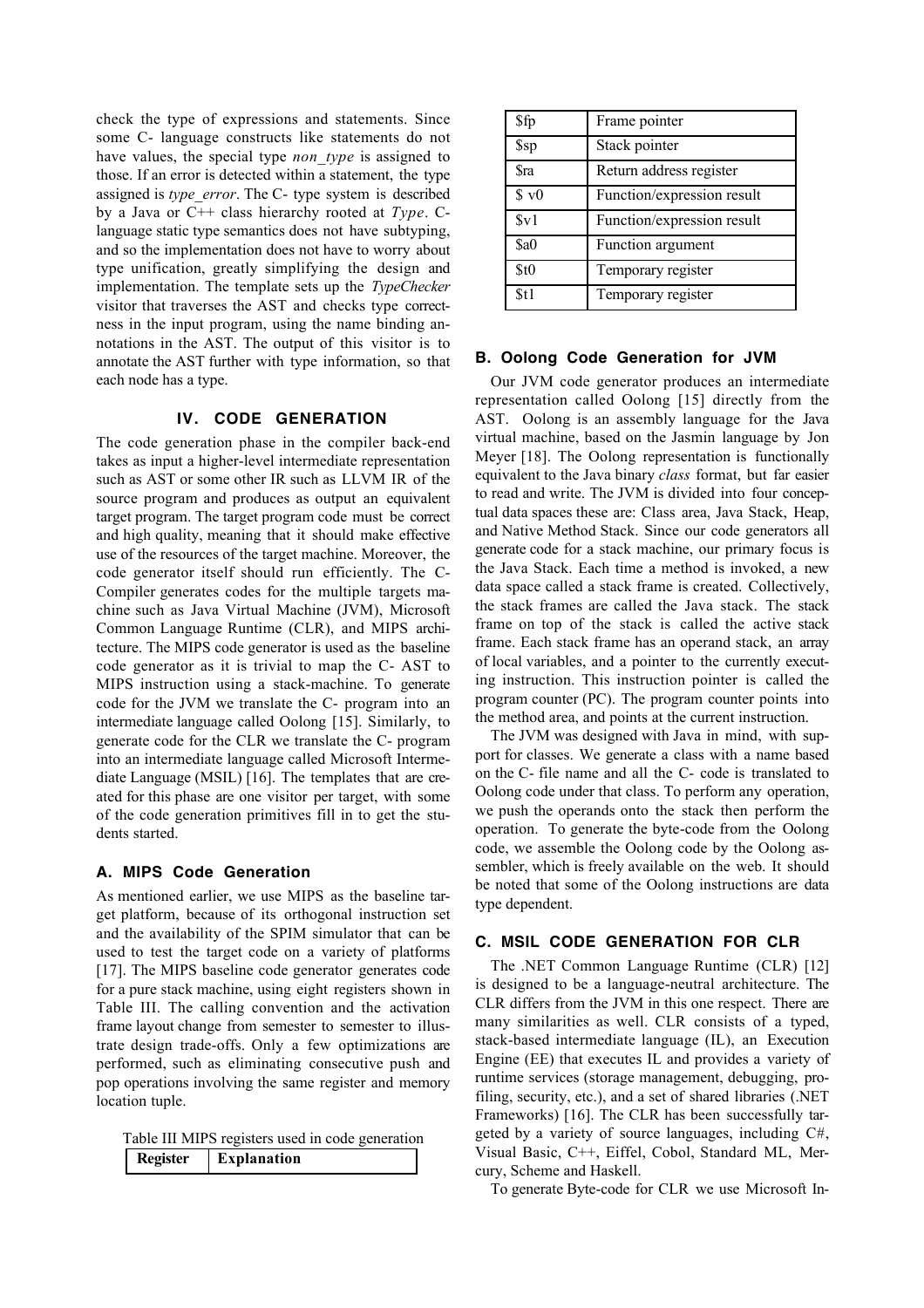termediate Language (MSIL) as the intermediate language. There is an MSIL intermediate language assembler available with the Microsoft .NET framework. The Intermediate Language assembler assembles the MSIL code to portable executable code, which is the Byte-code for the Common Language Runtime. The CLR has an evaluation stack, an array of local variable, and an array of incoming arguments. The evaluation stack is like the JVM operand stack. To perform any operation we need to push the operands onto the evaluation stack then perform the operation. The array of local variable holds the local variables of a function. To use the local variable array in CLR we need to first allocate the space. The array of incoming arguments contains the function parameter when a function is invoked. The MSIL instruction does not depend on the data type like Oolong instruction.

#### **V. CODE IMPROVEMENT**

Code improvement is often referred to as optimization, though it seldom makes anything optimal in any absolute sense. It is an optional phase of compilation whose goal is to transform a program into a new version that computes the same result more efficiently, more quickly or using less memory or both (see [19] for an extensive discussion on code improvement). Some improvements are machine independent, and can be performed as transformations on the intermediate form such as AST or low-level IR; other improvements require an understanding of target machines, and must be performed as transformations on the target program. Thus code improvement often appears as two additional phases of compilation, one immediately after semantic analysis and intermediate code generation, the other immediately after target code generation.

We have limited the code improvement to machine independent local optimizations only. Target dependent and Global optimizations, while somewhat covered in the theory lessons, are simply too complex to handle in a single semester course on compiler development. We have chosen to use the SSA-based LLVM IR, which makes it ideal for most of the trivial local optimization tasks. The students are required to first create the Basic Blocks (BB), followed by the Control Flow Graph (CFG), and then apply some of the simple local optimizations such as constant folding, copy propagation, common sub-expression elimination, peephole optimization, etc, all within a single basic block. There are a set of templates for the code improvement phase, the first of which deals with creation of the CFGs. Once these are created, the students have to write a *CFGDot-Printer* to create the graph that can be used to visualize the CFG using GraphViz [14]. The other templates set up the basic optimization tasks, allowing students to incrementally add various code improvements by studying some of the existing ones. Fig. 3 shows an excerpt of the graph for the *IfElseStmtAST* node, created from the GCD program in Fig. 1.



Figure 3 AST graph visualization using GraphViz

#### **VI. CONCLUSION**

A good course in compiler development is not only beneficial to the student's understanding of theoretical computer science, it also greatly enhances a student's grasp of the practical area of software engineering. A compiler project is likely to be the most complex software engineering task many students complete in an undergraduate program. Our experience shows that a large factor in how much the students learn from this course depends on how the course project is structured. Aiken points out the importance of structuring the project carefully, and implementing the entire project by the course staff before its use in the course, "because a full implementation is the only reliable way to ensure that the project is self-consistent, complete, and tractable" [2]. A template based method, where the students create a fully working compiler from a set of templates created by the instructor, and using well-documented automated tools to create scanners and parsers, has been shown to be very effective. It also helps if the students manage to create a compiler that emits runnable code, providing a sense of great accomplishment.

#### **REFERENCES**

- [1] ACM Computing Curricula 2001 Appendix A: CS Body of Knowledge. http://www.computer.org/education/cc2001/final/pl. htm
- [2] Alexander Aiken. *Cool: a portable project for teaching compiler construction*. ACM SIGPLAN Notices, Vol. 31, No. 1, July 1996.
- [3] Bill Appelbe. *Teaching Compiler Development*. Proceedings of the tenth SIGCSE technical symposium on Computer science education, pp. 23-27, January 1979.
- [4] Alfred V. Aho, Ravi Sethi, Jeffrey D. Ullman. *Compilers Principles, Techniques, and tools*. Addison-Wesley, Boston, 1986.
- [5] A. W. Appel. *Modern Compiler Implementation in Java*. Second edition, Cambridge University Press, 2002.
- [6] Kenneth C. Louden. *Compiler Construction Principles and Practice*. PWS Publishing Company, 1997.
- [7] JLex: A Lexical Analyzer Generator for Java<sup>TM</sup>. www.cs.princeton.edu/~appel/modern/java/JLex/